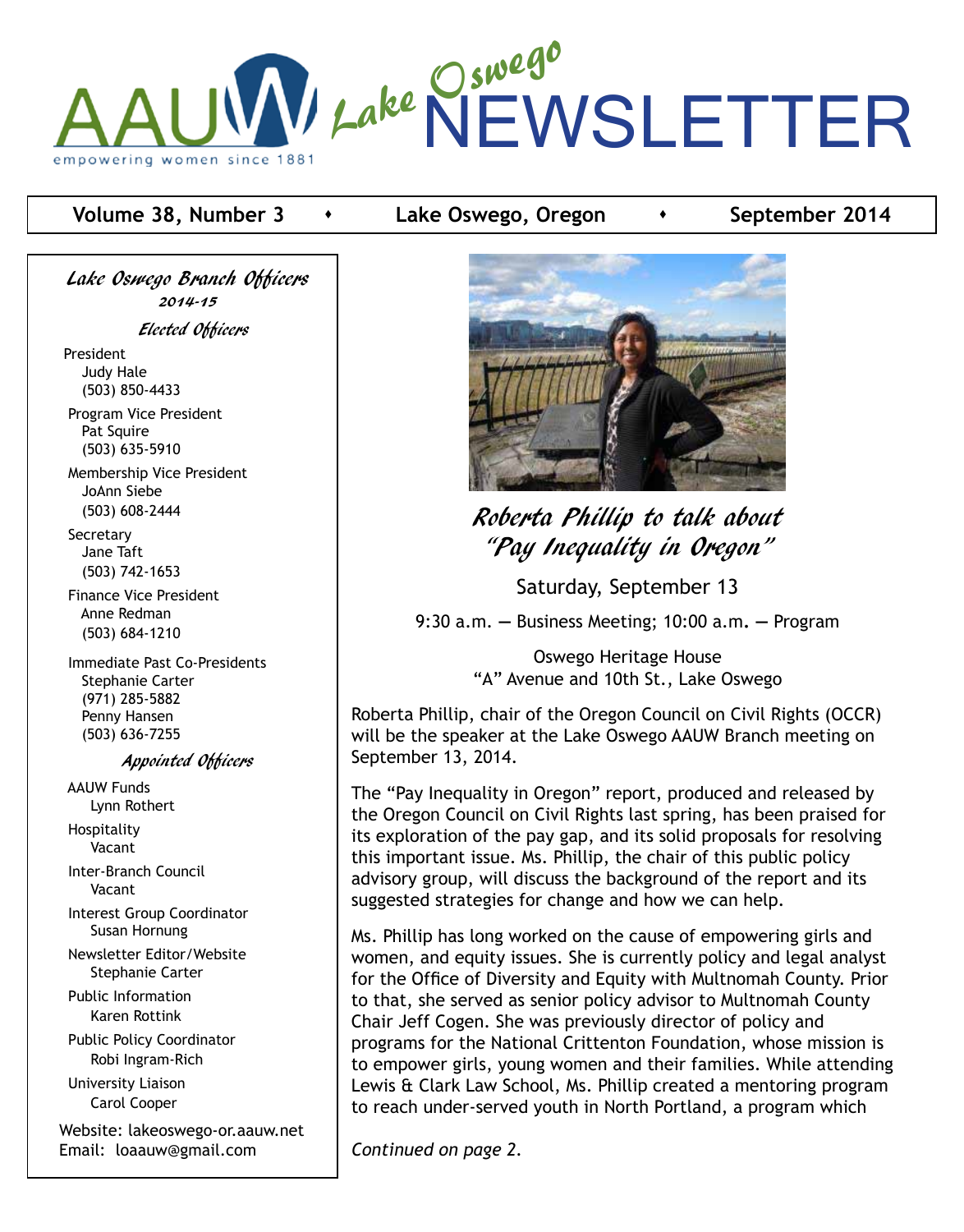## **Page 2 •** September 2014



Judy at library storytime with granddaughter

Hale & Hearty by Judy Hale, President

Welcome back to a new AAUW year! The Board has been busy planning another fun and exciting year. Thank you for completing the survey that we sent out in June. Twenty-five members responded. Pat Squire, our Program Vice President, used the results to plan the programs. It was helpful to see which programs grabbed members' attention and which did not. Only 3 of 25 respondents were interested in a membership contest so we were able to rule that out.

However, the planned programs will reflect your interest in pay equity, new ideas for Marylhurst, women legislators speaking about women's issues, African American and Japanese-American women in Oregon History, Lake Oswego Reads and the National Crime Victims Law Institute. We are going to have another great year of programs.

You will be able to pick up your directory at the September meeting. The calendar included in the directory will list all of the programs. Penny Hanson has also agreed to organize our April tea fundraiser.

At the September meeting, Lynn Rothert, our AAUW Funds Chair, will speak to us about purposes of the various AAUW Funds. It is a good reminder that we are part of a national association. Our branch sends \$1,000 to National each year to support the great work it is doing.

In addition, we give a \$1,000 scholarship to a local non-traditional student attending Marylhurst each year. So, when our fundraisers do well, it helps us reach our goal. We will continue to have a AAUW Funds donation form that allows members to donate to either the National AAUW or to our local scholarship. The \$1,000 our branch donates to National comes from our fundraisers. When individuals donate to AAUW Funds it is in addition to the \$1,000 the branch donates. If you use the form to donate to our local scholarship, it goes directly to the \$1,000 local scholarship. If you have any questions about this please ask a Board member or call me.

I am looking forward to seeing all of you at our September meeting.

*September Program, continued from page 1.*

was later expanded by the Black Law Student Association to include the Roberta Phillip Scholarship. Both the mentoring and Scholarship programs are still going strong.

A number of our branch members were inspired by Lily Ledbetter at the AAUW Convention last April, and we also heard from Oregon Labor Commissioner Brad Avakian. His agency (the Bureau of Labor and Industry – BOLA) is the sponsor of the OCCR, and the discussion of that convention panel was the genesis of this presentation by Roberta Phillip on the "Pay Inequality in Oregon" report.

Please join us and bring your friends for this important discussion about equal pay, how it affects all of us, and what we can do to help.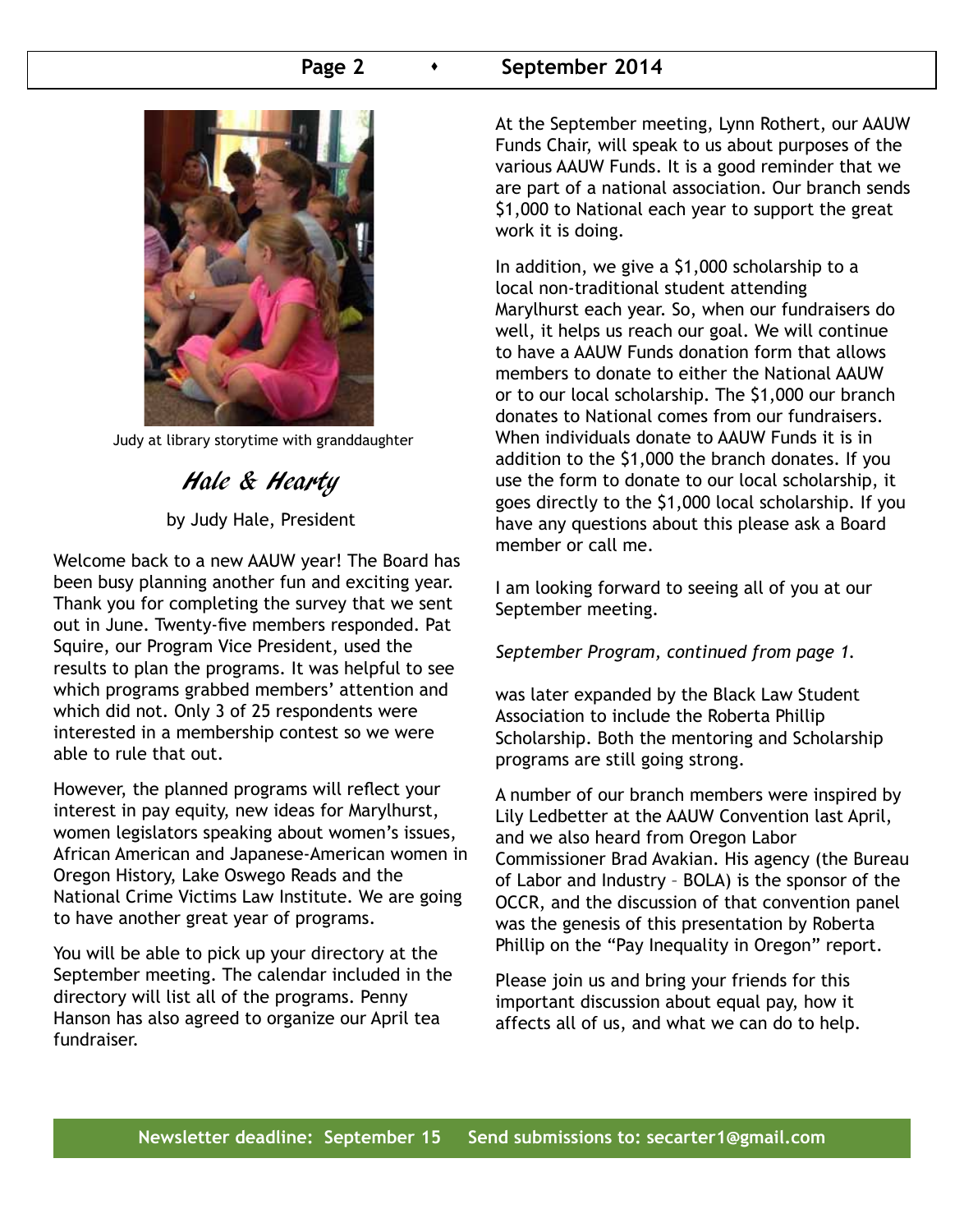## **Page 3 •** September 2014

# Guiding in the Portland Japanese Garden

by Susan Hornung

**Editor's Note:** Each month, the newsletter will feature an article on member service to the community. AAUW is about more than socializing, it's about working in our communities to improve the socioeconomic life of women and girls. If you are involved with a community group, please volunteer to write one of these features.

In 2000 while I was still working, I decided to take the training to become a volunteer guide at the Portland Japanese Garden. Our family had long been members and we enjoyed the beauty and serenity of the Garden. Additionally I was making many trips to Japan for business and managed to enjoy their gardens during my free time.

Guiding at the Garden is a very joyful experience for me. It is just amazing how many people from other parts of the United States and visitors from foreign countries make time to stop at the Garden while they are visiting Portland. The Japanese ambassador had been quoted as saying that our Garden is the most authentic one outside of Japan.

Recently even Martha Stewart made an unscheduled stop and wrote a wonderful blog with



beautiful pictures about her visit. I like to share the many hidden cultural meanings of the Garden and hopefully add to visitors' enjoyment of our Portland gem.

History of the Garden. In the summer of 1967, the Portland Japanese Garden formally opened to the public. The 5.5-acre Garden is composed of five separate gardens: Strolling Pond Garden, Tea Garden, Natural Garden, Flat Garden, and Sand and Stone Garden. Through the careful use of plants, stones, and water, areas of serene and quiet beauty emerge. These peaceful spots in the garden lend themselves to meditation and



contemplation. **Photos: Fall is the perfect time to visit the Garden. Photographers come from all** over the country to capture the colors of the maples. These photos were taken by Stephanie Carter last fall.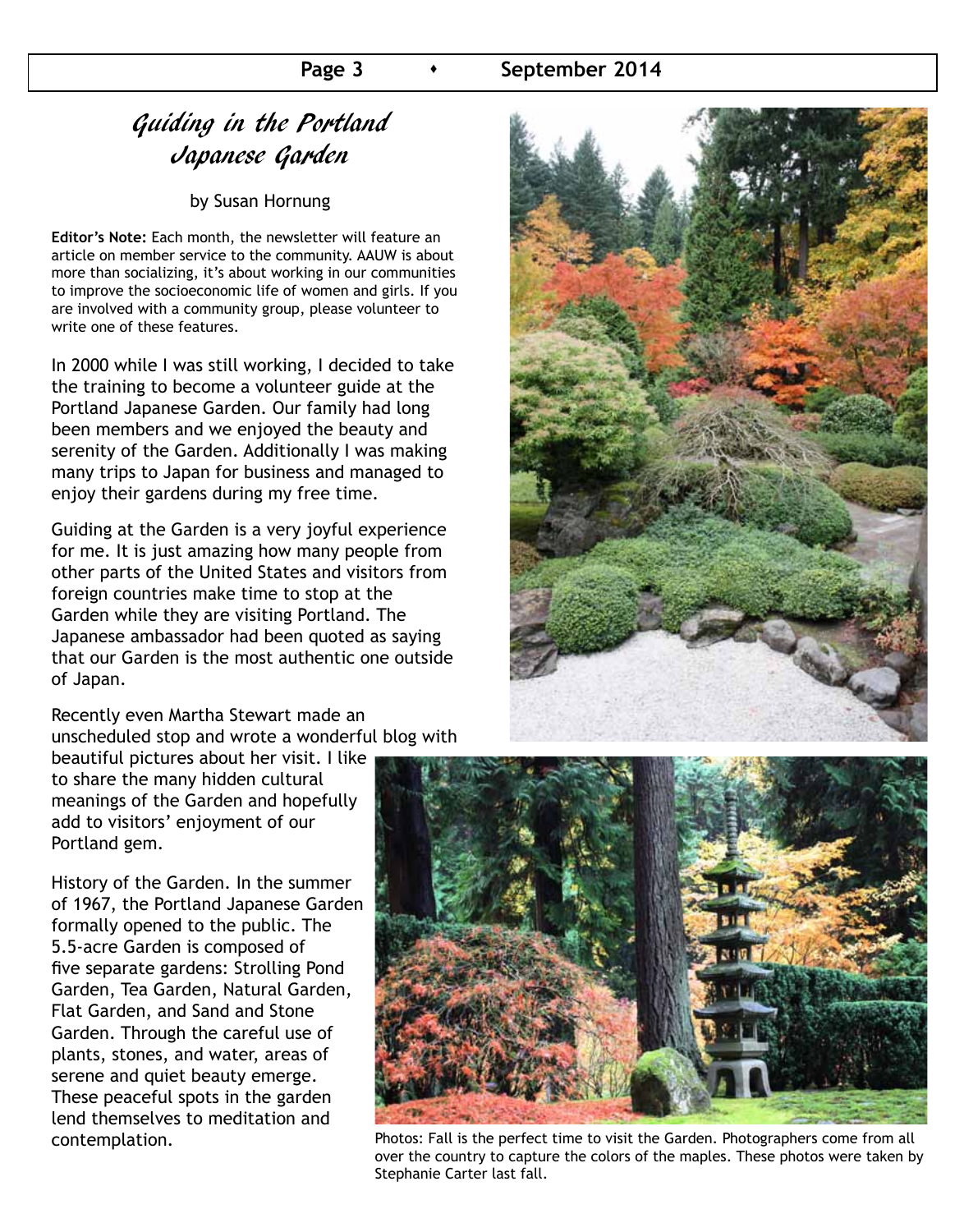# **Page 4 •** September 2014

# 2014-15 LO AAUW Donation Form

Name was also as a set of  $\sim$  10  $\mu$  m  $\sim$  10  $\mu$  m  $\sim$  10  $\mu$  m  $\sim$  10  $\mu$  m  $\sim$  10  $\mu$  m  $\sim$  10  $\mu$  m  $\sim$  10  $\mu$  m  $\sim$  10  $\mu$  m  $\sim$  10  $\mu$  m  $\sim$  10  $\mu$  m  $\sim$  10  $\mu$  m  $\sim$  10  $\mu$  m  $\sim$  10  $\mu$  m

Address \_\_\_\_\_\_\_\_\_\_\_\_\_\_\_\_\_\_\_\_\_\_\_\_\_\_\_\_\_\_\_\_\_\_\_\_\_\_\_\_\_\_\_\_\_\_\_\_\_\_

City/State/Zip 2000 and 2000 and 2000 and 2000 and 2000 and 2000 and 2000 and 2000 and 2000 and 200

**LOCAL SCHOLARSHIP DONATION:**

\$\_\_\_\_\_\_\_\_\_\_\_ Donation Amount **—** Write check to *Lake Oswego AAUW* PLEASE NOTE: THIS DONATION IS **NOT** TAX DEDUCTIBLE

## **NATIONAL AAUW FUNDS DONATION:**

\$\_\_\_\_\_\_\_\_\_\_\_ Donation Amount **—** Write check to *AAUW Funds*

ALL NATIONAL CONTRIBUTIONS ARE FULLY TAX DEDUCTIBLE

Giving unrestricted gifts to AAUW FUNDS (#9110) provides support where needed most, but you can choose a specific fund:

**[ ] #9110 General Foundation Support — Allocated where most needed** 

[ ] #4336 Educational Opportunities Fund **—** Supports fellowships and grants

[ ] #9170 Eleanor Roosevelt Fund **—** Supports AAUW research studies

[ ] #4337 Public Policy Fund **—** Supports advocacy for laws fair to women

[ ] #3999 Legal Advocacy Fund **—** Supports legal rights for those facing discrimination

[ ] #4339 Leadership Programs Fund **—** Supports programs like NCCWSL

[ ] #4363 Oregon's Betsy McDowell Research & Projects Fund

Gifts of \$100–\$174 confer membership in the Oregon Century Club Gifts of \$175 or above confer membership in the Oregon Century Club Plus

Gifts of \$25 or more to either local scholarship or AAUW Funds may be designated to honor a friend or loved one.

This gift is a memorial (deceased) to \_\_\_\_\_\_\_\_\_\_\_\_\_\_\_\_\_\_\_\_\_\_\_\_\_\_\_\_\_\_\_\_\_\_

This gift is a tribute (living) to \_\_\_\_\_\_\_\_\_\_\_\_\_\_\_\_\_\_\_\_\_\_\_\_\_\_\_\_\_\_\_\_\_\_

Acknowledgement should be sent to:

Name \_\_\_\_\_\_\_\_\_\_\_\_\_\_\_\_\_\_\_\_\_\_\_\_\_\_\_\_\_\_\_\_\_\_\_\_\_\_\_\_\_\_\_\_\_\_\_\_\_\_\_\_

Address \_\_\_\_\_\_\_\_\_\_\_\_\_\_\_\_\_\_\_\_\_\_\_\_\_\_\_\_\_\_\_\_\_\_\_\_\_\_\_\_\_\_\_\_\_\_\_\_\_\_

**Send this form and check to: LO AAUW, PO Box 416, Marylhurst, Oregon 97036**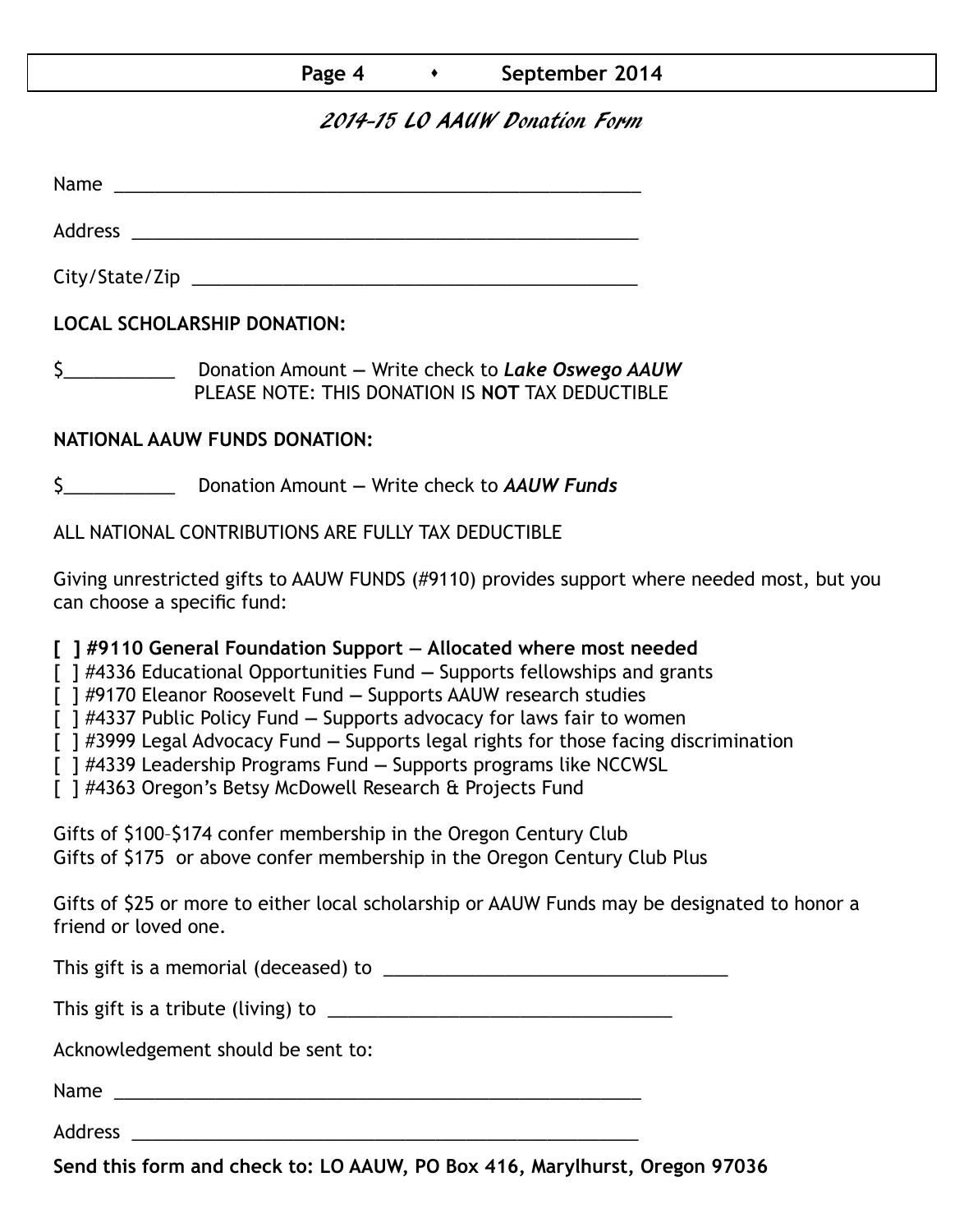# Interest Group Activities

**Tuesday Morning Books 4th Tuesday at 11:00 a.m.**

Date: September 23

Book: *Invention of Wings* by Sue Monk Kidd Location: Szechuan Kitchen, Lake Oswego Leader: Pat Filip For more information, contact Dixie Kroupa, (503) 697-8028, dixie.kroupa@comcast.net

#### **Murder by the Book 2nd Wednesday at 12:00 p.m.**

Date: September 10

Books: *Gaudy Night* by Dorothy Sayers Location: 4949 Meadows Rd., Suite 400, Lake Oswego

Bring your lunch, refreshments provided. For more information, contact Jane Taft, (503) 742-1653, taft.jane@gmail.com or Stephanie Carter, (971) 285-5882, secarter1@gmail.com

#### **Interpretive Books 3rd Thursday at 9:30 a.m.**

Date: September 18

Book: *Endless Mountains* by Reynolds Price Leader: Bettirae Willis Hostess: Laura Eyer For more information, contact Laura Eyer, (503) 982-3522, eyerfamily@wbcable.net or Linda Watkins, (503) 694-2334, l.and.m.watkins@gmail. com

#### **Thursday Evening Books 4th Thursday at 7:30 p.m.**

Date: September 25

Book: *The All Girl Filling Station's Last Reunion* by Fannie Flagg

Hostess: Sandra Hoover

For more information, contact Sandra Hoover, (503) 635-0952, sandraleehoover@comcast.net or Suzanne Kaveckis, (503) 678-1641,

smkaveckis@centurytel.net

#### **Friday Books 4th Friday at 10:00 a.m.**

Date: September 26 Book: *The Wind Is Not a River* by Brian Payton Location: Market of Choice, Conf Rm, West Linn Leader: Irene Romero For more information, contact Irene Romero, (503) 657-6159, ireneromero@mac.com

#### **Portland Center Stage Date and Time Vary**

Season ticket holders for the Portland Center Stage's Thursday matinees will enjoy a year of musicals, dramas and comedies. For more information, contact Betty Barber, (503) 675-0594, barberbc@yahoo.com

#### **Laffalot Bridge 2nd & 4th Mondays at 1:00 p.m.**

Date: September 8 & 22

If you would like to be added to the substitute list, or for more information, contact Bettirae Willis, (503) 891-6232 (cell), bewillis@easystreet.net

#### **Third Wednesday Bridge 3rd Wednesday at 1:00 p.m.**

Date: September 17

If you would like to be added to the substitute list, or for more information, contact Penny Hansen, (971) 221-7765 (cell), pennyhansen@comcast.net

## **Eat Ethnic 3rd Tuesday at 6:30 p.m.**

Date: No meeting in September Spouses and guests are welcome. For more information or to be added to the email list, contact Susan Hornung, susanhornung@ hotmail.com

#### **Delightful Dining Date Varies**

Date: October 4 at 6:00 p.m. Loction: Summerlinn Clubhouse, West Linn Join us for a retro-1950s meal. Delightful Dining is the group where members share the cooking and the costs. For more information, contact Jane Taft, (503) 742-1653, taft.jane@gmail.com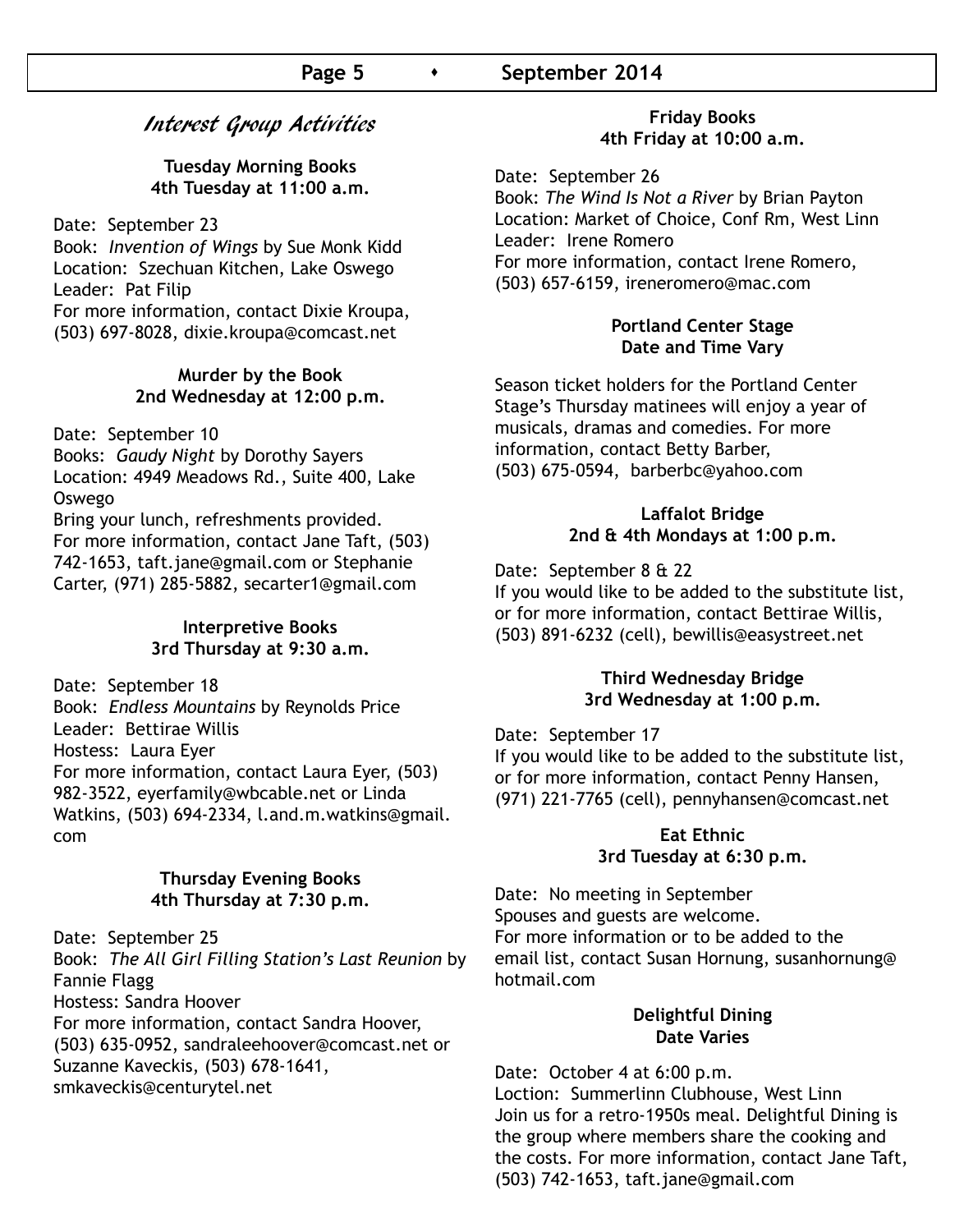September 2014

| Sunday         | Monday                          | Tuesday                                 | Wednesday                                 | Thursday                                  | Friday                       | Saturday                       |
|----------------|---------------------------------|-----------------------------------------|-------------------------------------------|-------------------------------------------|------------------------------|--------------------------------|
|                | $\mathbf{1}$                    | $\mathbf{2}$                            | $\mathbf{3}$<br>Board<br>Meeting          | $\overline{4}$                            | 5                            | $6\phantom{.}6$                |
| $\overline{7}$ | 8<br>Laffalot<br><b>Bridge</b>  | 9                                       | 10<br>Murder by<br>the<br>Book            | 11                                        | 12                           | 13<br><b>Branch</b><br>Meeting |
| 14             | 15                              | 16                                      | 17<br>Third<br>Wednesday<br><b>Bridge</b> | 18<br>Interpretive<br><b>Books</b>        | 19                           | 20                             |
| 21             | 22<br>Laffalot<br><b>Bridge</b> | 23<br>Fourth<br>Tuesday<br><b>Books</b> | 24                                        | 25<br>Thursday<br>Evening<br><b>Books</b> | 26<br>Friday<br><b>Books</b> | 27                             |
| 28             | 29                              | 30 <sup>°</sup>                         |                                           |                                           |                              |                                |
|                |                                 |                                         |                                           |                                           |                              |                                |

## AAUW'S Mission

Advancing equity for women and girls through advocacy, education, and research.

## AAUW's Value Promise

By joining AAUW, you belong to a community that breaks through educational and economic barriers so that all women have a fair chance.